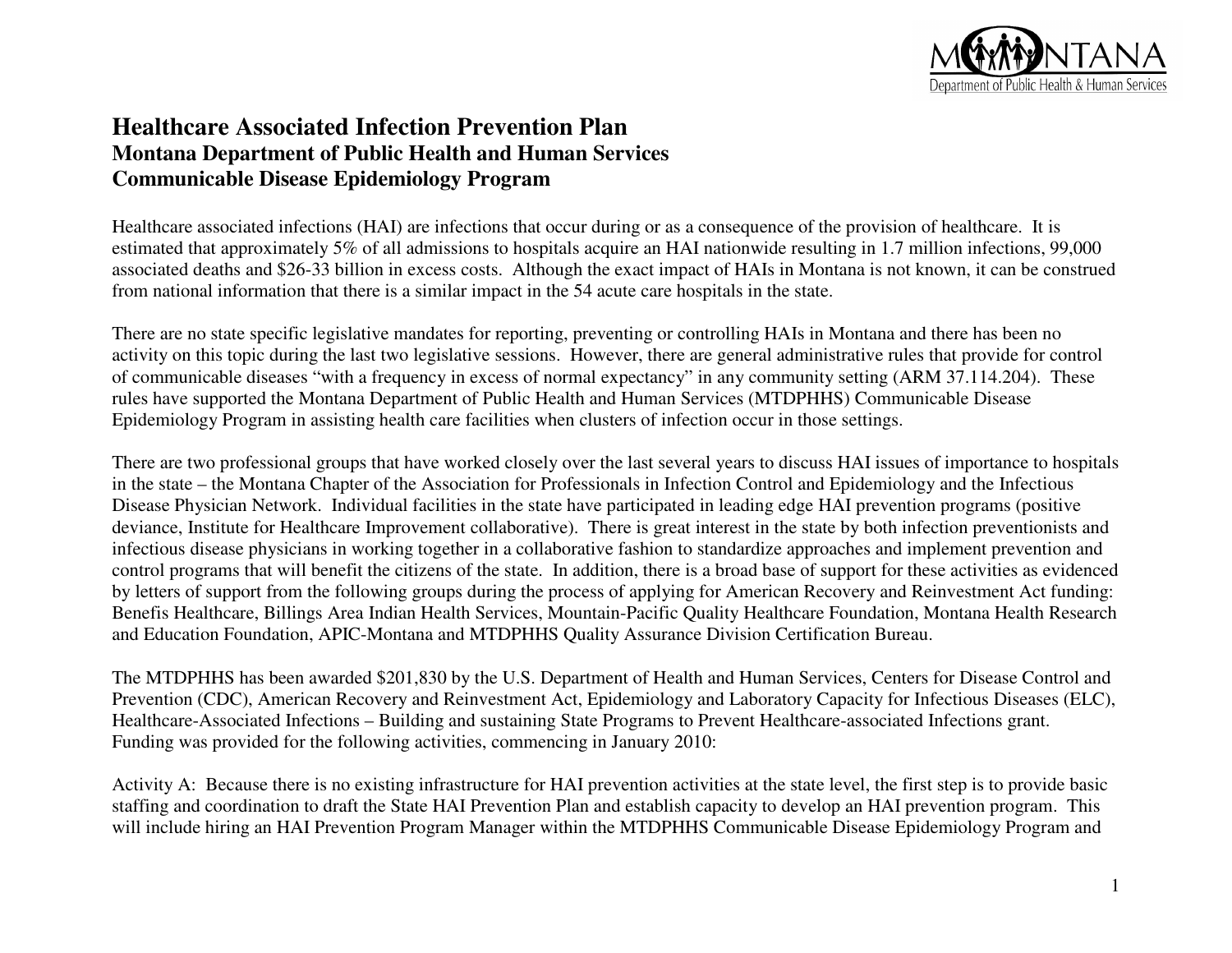

forming the Montana Healthcare Associated Infection Prevention Advisory Committee (MHAIPAC). The MHAIPAC will be a multidisciplinary advisory group to provide input into the development and implementation of a state HAI plan. It is anticipated that the plan will evolve over the next two years, based on more robust input from this advisory group.

Activity B: This activity aims to increase facility participation in the National Healthcare Safety Network (NHSN) and use NHSN software to establish baseline HAI data for the state. Because 47 of the 61 hospitals in the state are critical access hospitals with 25 beds or less, the focus on voluntary facility participation in NHSN will be on 11 non-critical access facilities that account for the majority of hospital admissions in the state. The goal is to enroll 8 facilities in voluntary reporting to the NHSN.

#### **1. Develop HAI Prevention Program Infrastructure**

Successful HAI prevention requires close integration and collaboration with state and local infection prevention activities and systems. Consistency and compatibility of HAI data collected across facilities will allow for greater success in reaching state and national goals. Please select areas for development or enhancement of state HAI surveillance, prevention and control efforts.

| <b>Planning</b> | <b>Check</b><br><b>Items</b> | <b>Check</b><br><b>Items</b> | <b>Items Planned for Implementation (or currently underway)</b> | <b>Target Dates for</b><br>Implementation |
|-----------------|------------------------------|------------------------------|-----------------------------------------------------------------|-------------------------------------------|
| Level           | <b>Underway</b>              | <b>Planned</b>               |                                                                 |                                           |
| Level I         |                              |                              | 1. Establish statewide HAI prevention leadership through the    | First meeting                             |
|                 |                              |                              | formation of multidisciplinary MHAIPAC                          | February 2010                             |
|                 |                              | $\boxtimes$                  | i. Collaborate with multidisciplinary local and regional        |                                           |
|                 |                              |                              | partners                                                        |                                           |
|                 |                              | $\boxtimes$                  | ii. Identify specific HAI prevention targets consistent with    |                                           |
|                 |                              |                              |                                                                 |                                           |
|                 |                              |                              | Other activities or descriptions (not required):                |                                           |
|                 |                              |                              | Develop operational guidelines, goals & objectives and<br>111.  | March 2010                                |
|                 |                              |                              | meeting schedule for MHAIPAC                                    |                                           |

**Table 1: State infrastructure planning for HAI surveillance, prevention and control.**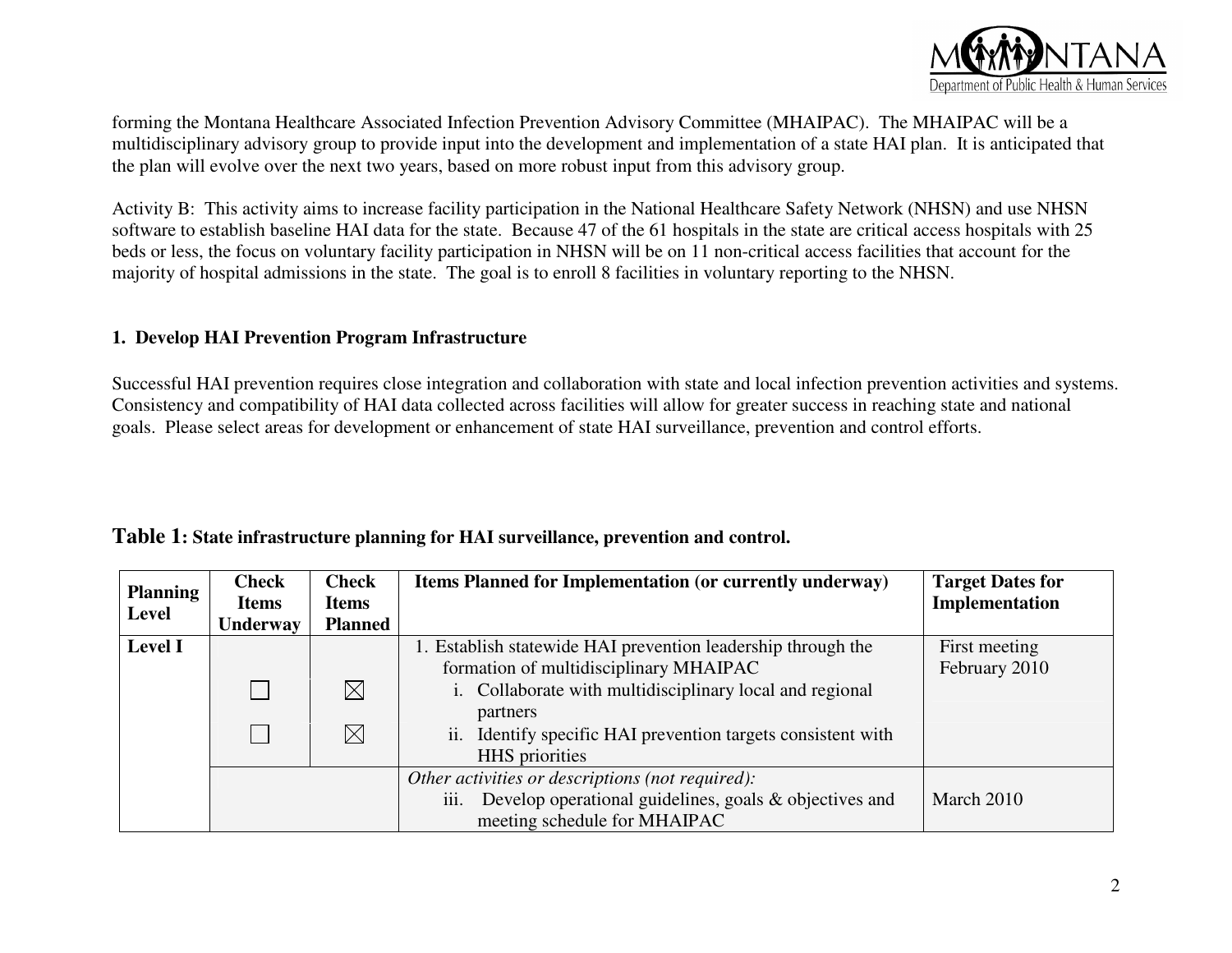

| <b>Planning</b><br><b>Level</b> | <b>Check</b><br><b>Items</b><br><b>Underway</b> | <b>Check</b><br><b>Items</b><br><b>Planned</b> | Items Planned for Implementation (or currently underway)                                                                                                                                                                                                                                                        | <b>Target Dates for</b><br>Implementation    |
|---------------------------------|-------------------------------------------------|------------------------------------------------|-----------------------------------------------------------------------------------------------------------------------------------------------------------------------------------------------------------------------------------------------------------------------------------------------------------------|----------------------------------------------|
|                                 | $\boxtimes$                                     |                                                | 2. Establish an HAI surveillance prevention and control program<br>i. Designate a State HAI Prevention Program Manager                                                                                                                                                                                          | Interim $-$ Oct 2009<br>Permanent – Jan 2010 |
| <b>Level I</b>                  |                                                 | $\boxtimes$                                    | ii. Develop dedicated, trained HAI staff with at least one<br>FTE (or contracted equivalent) to oversee the four major<br>HAI activity areas (Integration, Collaboration, and<br>Capacity Building; Reporting, Detection, Response and<br>Surveillance; Prevention; Evaluation, Oversight and<br>Communication) |                                              |
|                                 |                                                 | $\boxtimes$                                    | 3. Integrate laboratory activities with HAI surveillance, prevention<br>and control efforts.<br>i. Improve laboratory capacity to confirm emerging<br>resistance in HAI pathogens and perform typing where<br>appropriate                                                                                       | March 2010                                   |
| <b>Level II</b>                 |                                                 | $\boxtimes$                                    | 4. Improve coordination among government agencies or<br>organizations that share responsibility for assuring or<br>overseeing HAI surveillance, prevention and control (e.g.,<br>State Survey agencies, Communicable Disease Control, state<br>licensing boards)                                                | March 2010                                   |
|                                 |                                                 | $\boxtimes$                                    | 5. Facilitate use of standards-based formats (e.g., Clinical<br>Document Architecture, electronic messages) by healthcare<br>facilities for purposes of electronic reporting of HAI data.                                                                                                                       | <b>June 2010</b>                             |
|                                 |                                                 |                                                | Other activities or descriptions (not required):<br>NHSN training (2 days) for all facilities and other<br>i.<br>interested parties                                                                                                                                                                             | April 2010                                   |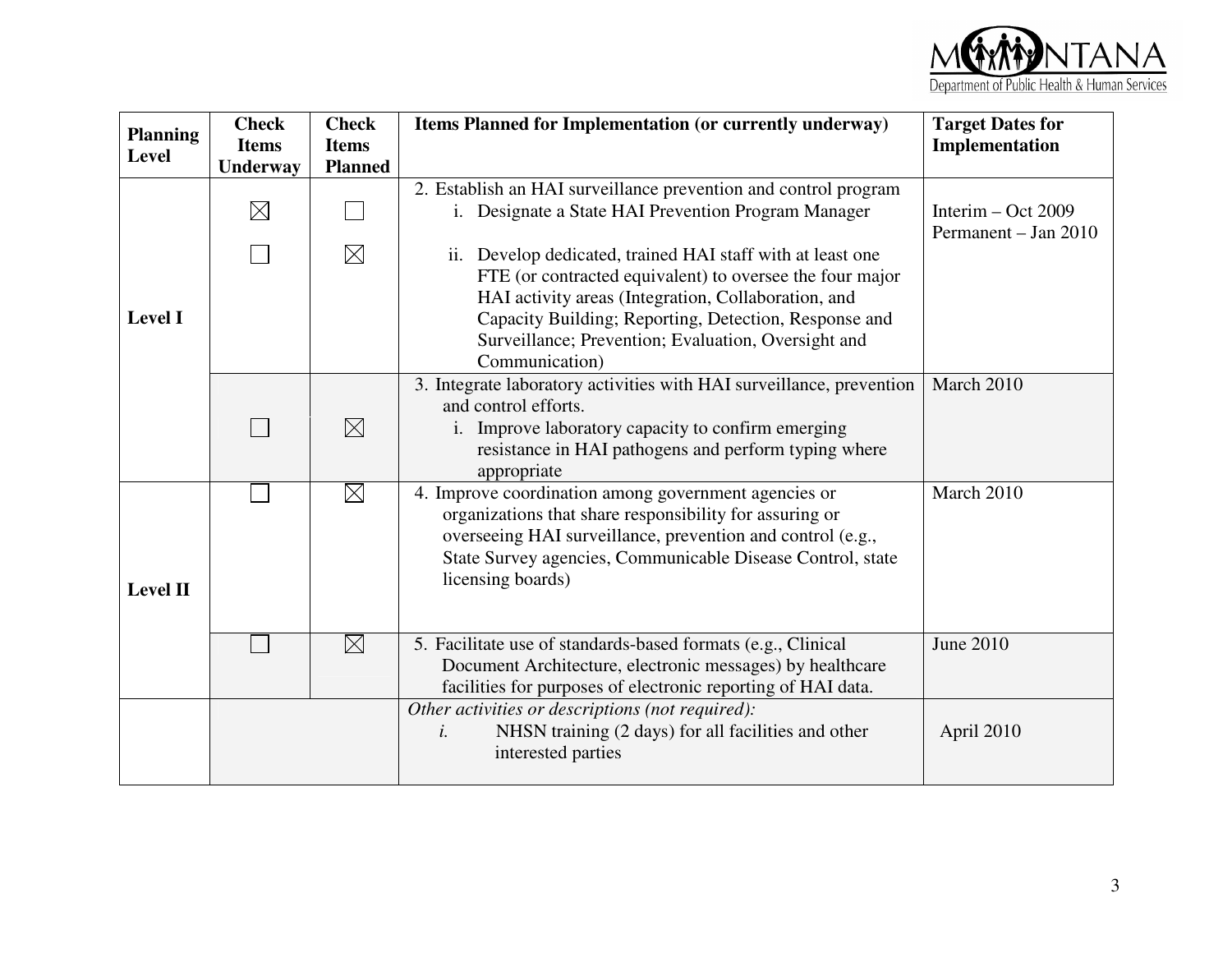

## **2. Surveillance, Detection, Reporting, and Response**

Timely and accurate monitoring remains necessary to gauge progress towards HAI elimination. Public health surveillance has been defined as the ongoing, systematic collection, analysis, and interpretation of data essential to the planning, implementation, and evaluation of public health practice, and timely dissemination to those responsible for prevention and control.<sup>1</sup> Increased participation in systems such as the National Healthcare Safety Network (NHSN) has been demonstrated to promote HAI reduction.

The Montana HAI Prevention Plan will focus on developing targets and metrics for two of the HHS Action Plan categories of HAIs, dependent upon the consensus of the MHAIPAC:

- *Clostridium difficile* Infections (CDI)
- Catheter-associated Urinary Tract Infections (CAUTI)

These are subject to change as the MHAIPAC meets and makes decisions about the group's focus.

Montana is also committed to assisting in the investigation and response to outbreaks and emerging infections among patients and healthcare providers as needed and will strive to maintain the competency to be able to provide this service.

<sup>&</sup>lt;sup>1</sup> Thacker SB, Berkelman RL. Public health surveillance in the United States. Epidemiol Rev 1988;10:164-90.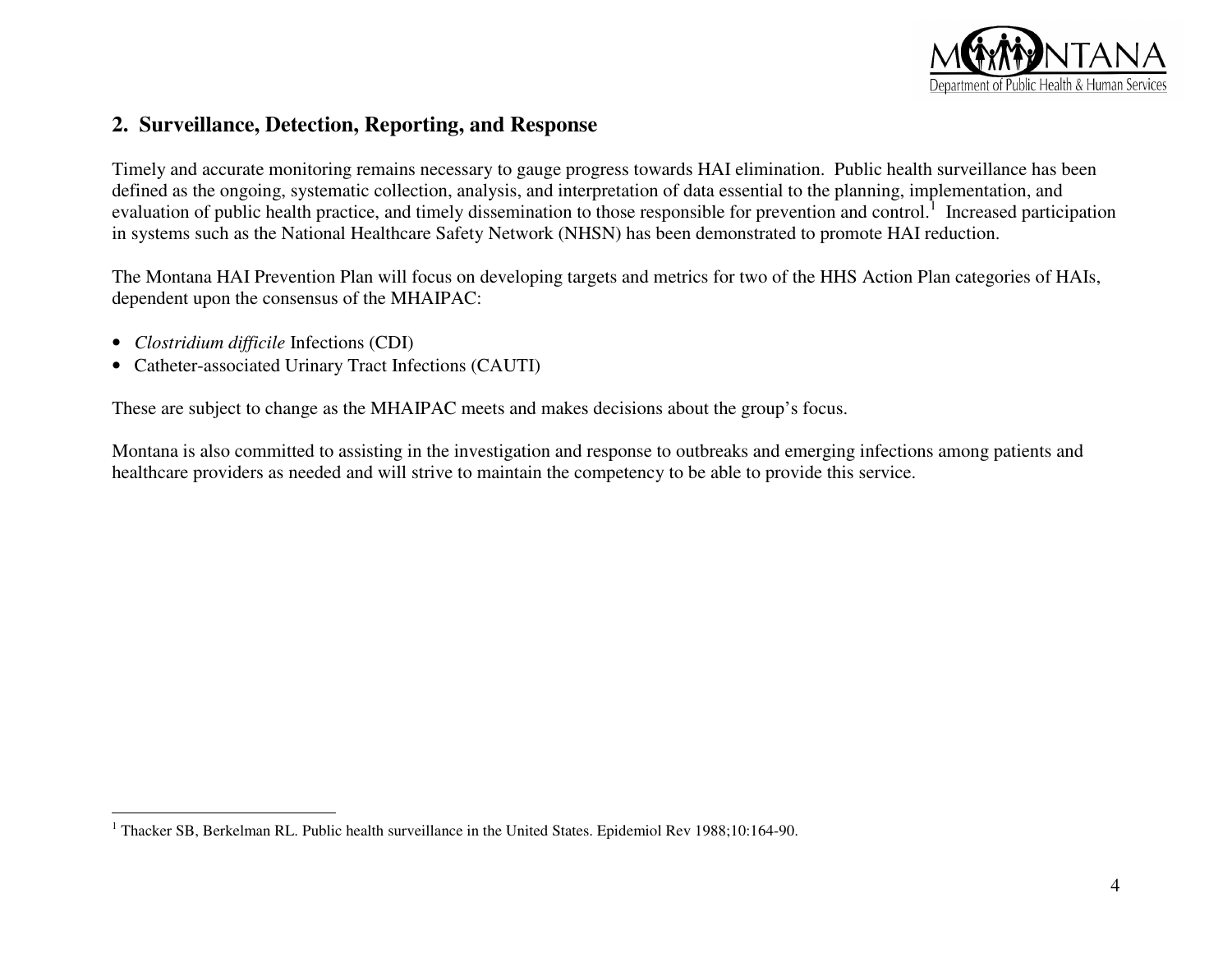

| <b>Planning</b> | <b>Check</b><br>Items Planned for Implementation (or currently underway)<br><b>Check</b> |                                    | <b>Target Dates for</b>                                                                  |                  |
|-----------------|------------------------------------------------------------------------------------------|------------------------------------|------------------------------------------------------------------------------------------|------------------|
| <b>Level</b>    | <b>Items</b><br>Underway                                                                 | <b>Items</b><br><b>Planned</b>     |                                                                                          | Implementation   |
|                 |                                                                                          |                                    | 1. Improve HAI outbreak detection and investigation                                      |                  |
|                 |                                                                                          | $\boxtimes$                        | i. Work with partners including CSTE,                                                    | January 2010     |
|                 |                                                                                          |                                    | CDC, state legislatures, and providers                                                   |                  |
|                 |                                                                                          |                                    | across the healthcare continuum to<br>improve outbreak reporting to state health         |                  |
|                 |                                                                                          |                                    | departments                                                                              |                  |
|                 |                                                                                          | $\boxtimes$                        | ii. Establish protocols and provide training                                             | <b>July 2010</b> |
|                 |                                                                                          |                                    | for health department staff to investigate                                               |                  |
|                 |                                                                                          |                                    | outbreaks, clusters or unusual cases of<br>HAIs.                                         |                  |
|                 | $\boxtimes$                                                                              | iii. Develop mechanisms to protect | <b>July 2010</b>                                                                         |                  |
| <b>Level I</b>  |                                                                                          |                                    | facility/provider/patient identity when                                                  |                  |
|                 |                                                                                          |                                    | investigating incidents and potential<br>outbreaks during the initial evaluation         |                  |
|                 |                                                                                          |                                    | phase where possible to promote reporting                                                |                  |
|                 |                                                                                          |                                    | of outbreaks                                                                             |                  |
|                 |                                                                                          | $\boxtimes$                        | iv. Improve overall use of surveillance data<br>to identify and prevent HAI outbreaks or | January 2011     |
|                 |                                                                                          |                                    | transmission in HC settings (e.g., hepatitis                                             |                  |
|                 |                                                                                          |                                    | B, hepatitis C, multi-drug resistant                                                     |                  |
|                 |                                                                                          |                                    | organisms (MDRO), and other reportable<br>HAIs)                                          |                  |
|                 |                                                                                          | $\boxtimes$                        | 2. Enhance laboratory capacity for state and local detection and                         | January 2011     |
|                 |                                                                                          |                                    | response to new and emerging HAI issues.                                                 |                  |
| <b>Level II</b> |                                                                                          |                                    | 3. Improve communication of HAI outbreaks                                                | <b>July 2010</b> |
|                 |                                                                                          | $\boxtimes$                        | i. Develop standard reporting criteria including number,                                 |                  |
|                 |                                                                                          |                                    | size and type of HAI outbreak for LHDs and CDC                                           |                  |

### **Table 2: Montana Planning for Surveillance, Detection, Reporting and Response for HAIs**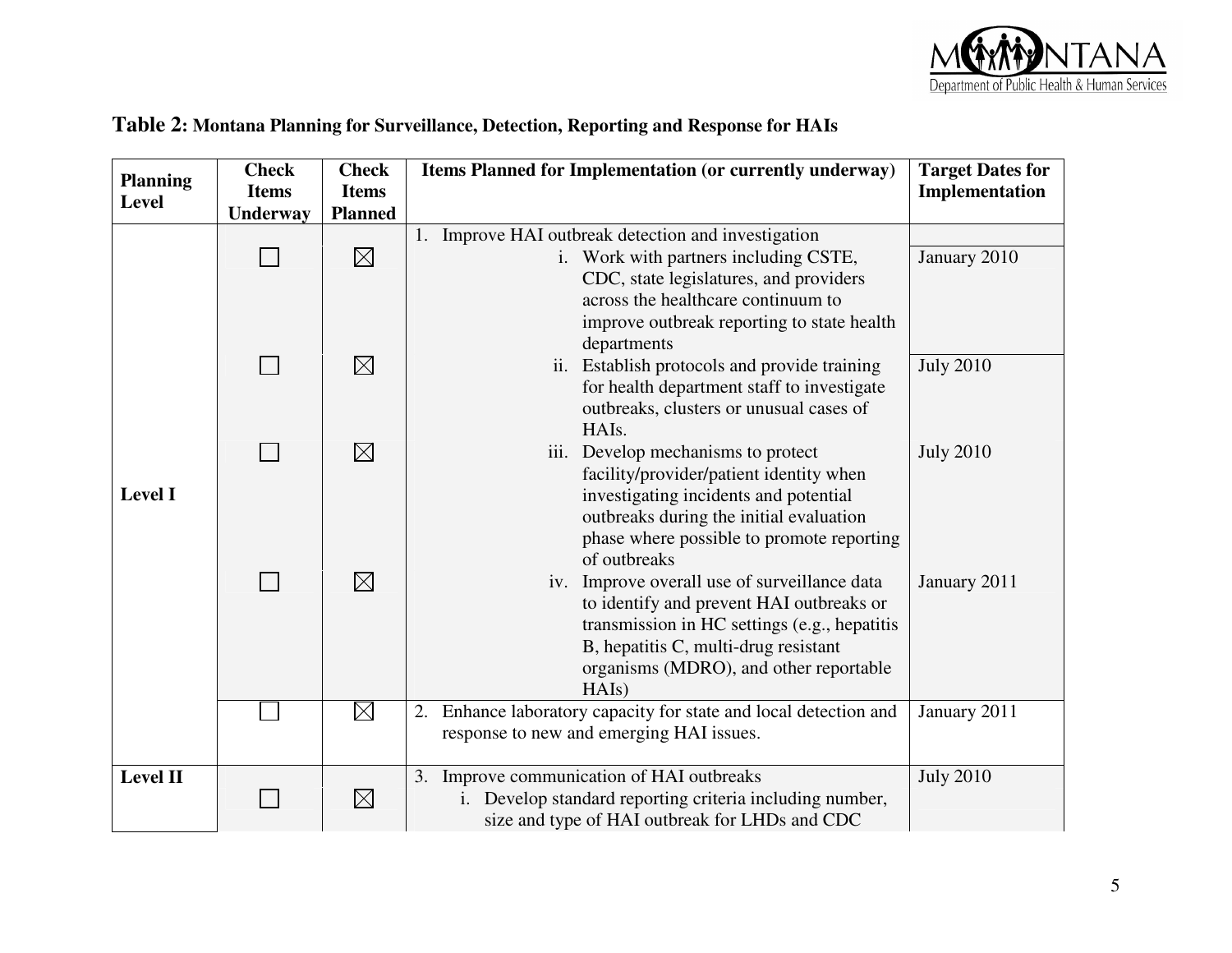

| <b>Planning</b>  | <b>Check</b>                    | <b>Check</b>                                                              | Items Planned for Implementation (or currently underway)                                                          | <b>Target Dates for</b> |  |  |
|------------------|---------------------------------|---------------------------------------------------------------------------|-------------------------------------------------------------------------------------------------------------------|-------------------------|--|--|
| <b>Level</b>     | <b>Items</b><br><b>Underway</b> | <b>Items</b><br><b>Planned</b>                                            |                                                                                                                   | Implementation          |  |  |
|                  |                                 | $\boxtimes$                                                               | ii. Establish mechanisms or protocols for exchanging                                                              | September 2010          |  |  |
|                  |                                 |                                                                           | information about outbreaks or breaches among state                                                               |                         |  |  |
|                  |                                 |                                                                           | and local governmental partners (e.g., State Survey<br>agencies, Communicable Disease Control, state              |                         |  |  |
|                  |                                 |                                                                           | licensing boards)                                                                                                 |                         |  |  |
|                  |                                 |                                                                           | 4. Identify at least 2 priority prevention targets for surveillance                                               | March 2010              |  |  |
|                  |                                 |                                                                           | in support of the HHS HAI Action Plan                                                                             |                         |  |  |
|                  |                                 | $\boxtimes$<br>i. Clostridium difficile Infections (CDI)<br>Other topics, |                                                                                                                   |                         |  |  |
|                  |                                 |                                                                           |                                                                                                                   | depending on            |  |  |
|                  |                                 | $\boxtimes$                                                               | ii. Catheter-associated Urinary Tract Infections (CAUTI)                                                          | <b>MHAIPAC</b>          |  |  |
|                  |                                 |                                                                           |                                                                                                                   | consensus               |  |  |
|                  |                                 |                                                                           | 5. Adopt national standards for data and technology to track                                                      | December 2010           |  |  |
| <b>Level II</b>  |                                 |                                                                           | HAIs (e.g., NHSN).                                                                                                |                         |  |  |
|                  |                                 | $\boxtimes$                                                               | i. Develop metrics to measure progress towards national<br>goals (align with targeted state goals). (See Appendix |                         |  |  |
|                  |                                 |                                                                           | 1).                                                                                                               |                         |  |  |
|                  |                                 | $\boxtimes$                                                               | ii. Establish baseline measurements for prevention targets                                                        |                         |  |  |
|                  |                                 |                                                                           | 6. Develop state surveillance training competencies                                                               | April 2010              |  |  |
|                  |                                 | $\boxtimes$                                                               | i. Conduct local training for appropriate use of<br>surveillance systems (e.g., NHSN) including facility          |                         |  |  |
|                  |                                 |                                                                           | and group enrollment, data collection, management,                                                                |                         |  |  |
|                  |                                 |                                                                           | and analysis                                                                                                      |                         |  |  |
|                  |                                 | $\boxtimes$                                                               | 7. Develop tailored reports of data analyses for state or region                                                  | March 2011              |  |  |
|                  |                                 |                                                                           | prepared by state personnel                                                                                       |                         |  |  |
| <b>Level III</b> |                                 | $\boxtimes$                                                               | Validate data entered into HAI surveillance to measure<br>8.                                                      | January 2011            |  |  |
|                  |                                 |                                                                           | accuracy and reliability of HAI data collection                                                                   |                         |  |  |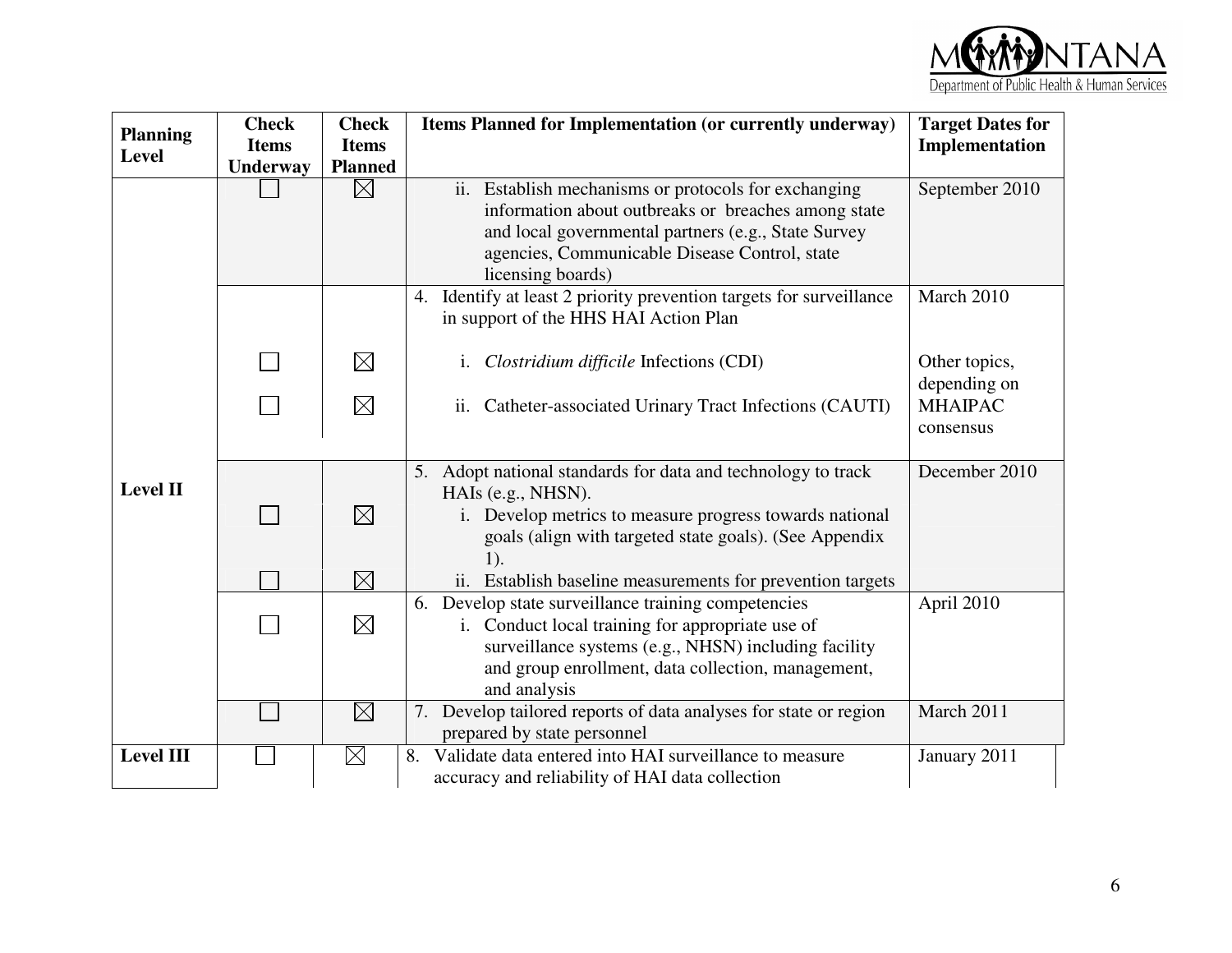

## **3. Prevention**

Implementation of the HHS Healthcare Infection Control Practices Advisory Committee (HICPAC) recommendations is a critical step towards the prevention of HAIs. These evidence-based guidelines have been translated into practice and implemented by multiple groups in hospital settings for the prevention of HAIs, including the Joint Commission standards for accreditation of hospitals. The Montana HAI Prevention Program will focus on ensuring that all health care providers are aware of these and other evidence-based recommendations for prevention of HAIs through communication and education.

## **Table 3: Montana Planning for HAI Prevention Activities**

| <b>Planning</b> | <b>Check</b><br><b>Items</b> | <b>Check</b><br><b>Items</b> | Items Planned for Implementation (or currently underway)           | <b>Target Dates for</b><br>Implementation |
|-----------------|------------------------------|------------------------------|--------------------------------------------------------------------|-------------------------------------------|
| <b>Level</b>    | <b>Underway</b>              | <b>Planned</b>               |                                                                    |                                           |
|                 |                              |                              | 1. Implement HICPAC recommendations.                               | January 2011                              |
|                 |                              | $\boxtimes$                  | Develop strategies for implementation of HICPAC                    |                                           |
|                 |                              |                              | recommendations for at least 2 prevention targets                  |                                           |
|                 |                              |                              | specified by the state multidisciplinary group.                    |                                           |
|                 |                              | $\boxtimes$                  | 2. Establish prevention working group under the state HAI          | January 2011                              |
| <b>Level I</b>  |                              |                              | advisory council to coordinate state HAI collaborative             |                                           |
|                 |                              |                              | Enhance existing HAI collaboratives in the state by working<br>1.  |                                           |
|                 |                              |                              | with existing projects (e.g., MPQHF or MHREF PIN)                  |                                           |
|                 |                              | $\times$                     | 3. Coordinate/liaise with regulation and oversight activities such | January 2011                              |
|                 |                              |                              | as inpatient or outpatient facility licensing/accrediting bodies   |                                           |
|                 |                              |                              | and professional licensing organizations to prevent HAIs           |                                           |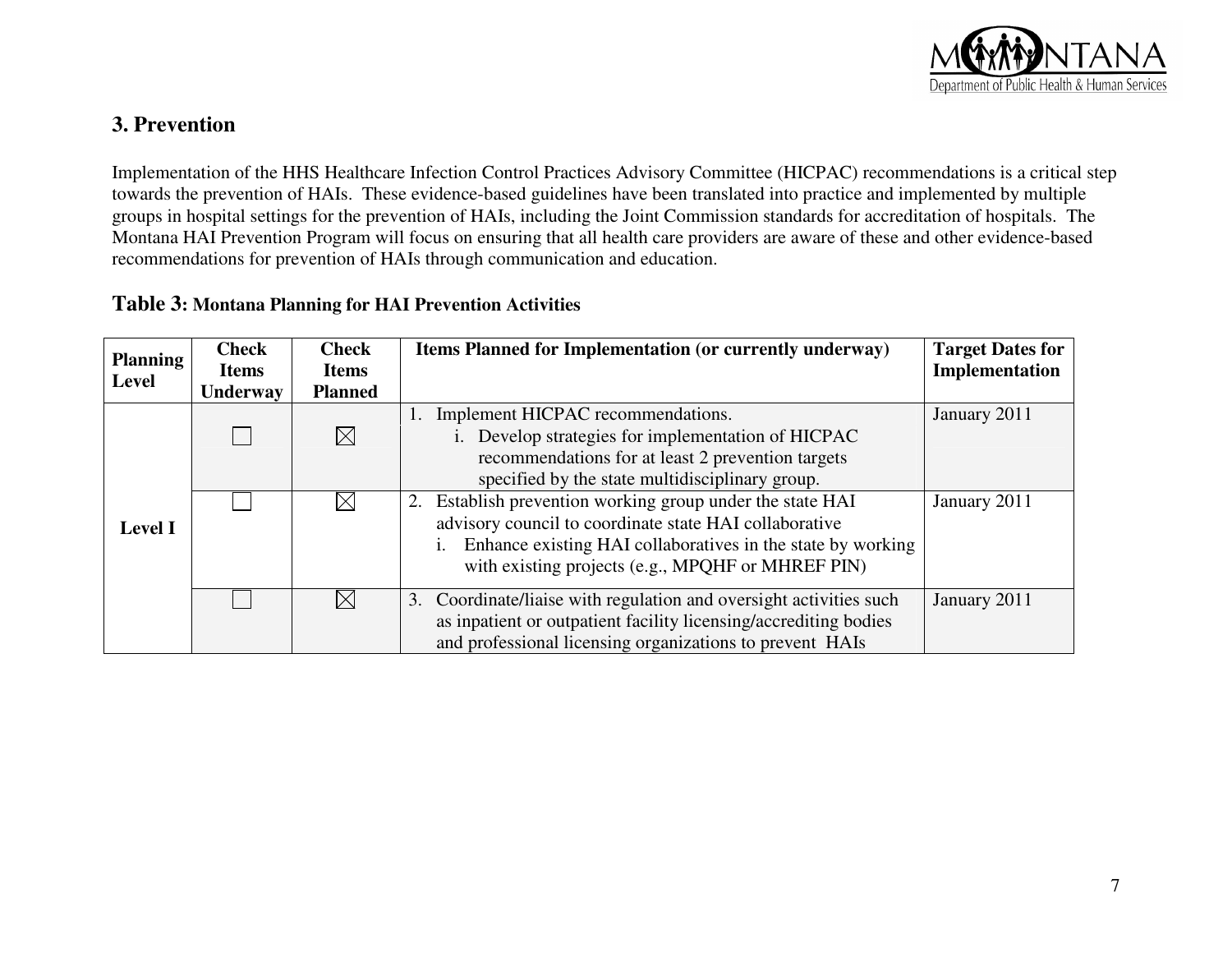

#### **4. Evaluation and Communications**

Program evaluation is an essential organizational practice in public health. Continuous evaluation and communication of practice findings integrates science as a basis for decision-making and action for the prevention of HAIs. Evaluation and communication allows for learning and ongoing improvement to occur. Routine, practical evaluations can inform strategies for the prevention and control of HAIs. The Montana HAI Prevention Program will ensure that appropriate feedback on program activities is obtained in order to improve approaches. In addition, the Program will communicate its activities to all stakeholders in a timely fashion.

### **Table 4: Montana HAI communication and evaluation planning**

| <b>Planning</b><br><b>Level</b> | <b>Check</b><br><b>Items</b> | <b>Check</b><br><b>Items</b> | Items Planned for Implementation (or currently underway)                                                                                                                                                                                                                                                                                                 | <b>Target Dates for</b><br>Implementation |
|---------------------------------|------------------------------|------------------------------|----------------------------------------------------------------------------------------------------------------------------------------------------------------------------------------------------------------------------------------------------------------------------------------------------------------------------------------------------------|-------------------------------------------|
|                                 | <b>Underway</b>              | <b>Planned</b>               |                                                                                                                                                                                                                                                                                                                                                          |                                           |
|                                 |                              |                              | Conduct needs assessment and/or evaluation of the state HAI<br>1.<br>program to learn how to increase impact                                                                                                                                                                                                                                             |                                           |
|                                 |                              | $\boxtimes$                  | i. Establish evaluation activity to measure progress towards<br>targets and                                                                                                                                                                                                                                                                              | January 2011                              |
|                                 |                              | $\boxtimes$                  | ii. Establish systems for refining approaches based on data<br>gathered                                                                                                                                                                                                                                                                                  | <b>July 2011</b>                          |
| <b>Level I</b>                  |                              | $\boxtimes$                  | Develop and implement a communication plan about the<br>state's HAI program and progress to meet public and private<br>stakeholders needs<br>i. Disseminate state priorities for HAI prevention to<br>healthcare organizations, professional provider<br>organizations, governmental agencies, non-profit public<br>health organizations, and the public | <b>July 2010</b>                          |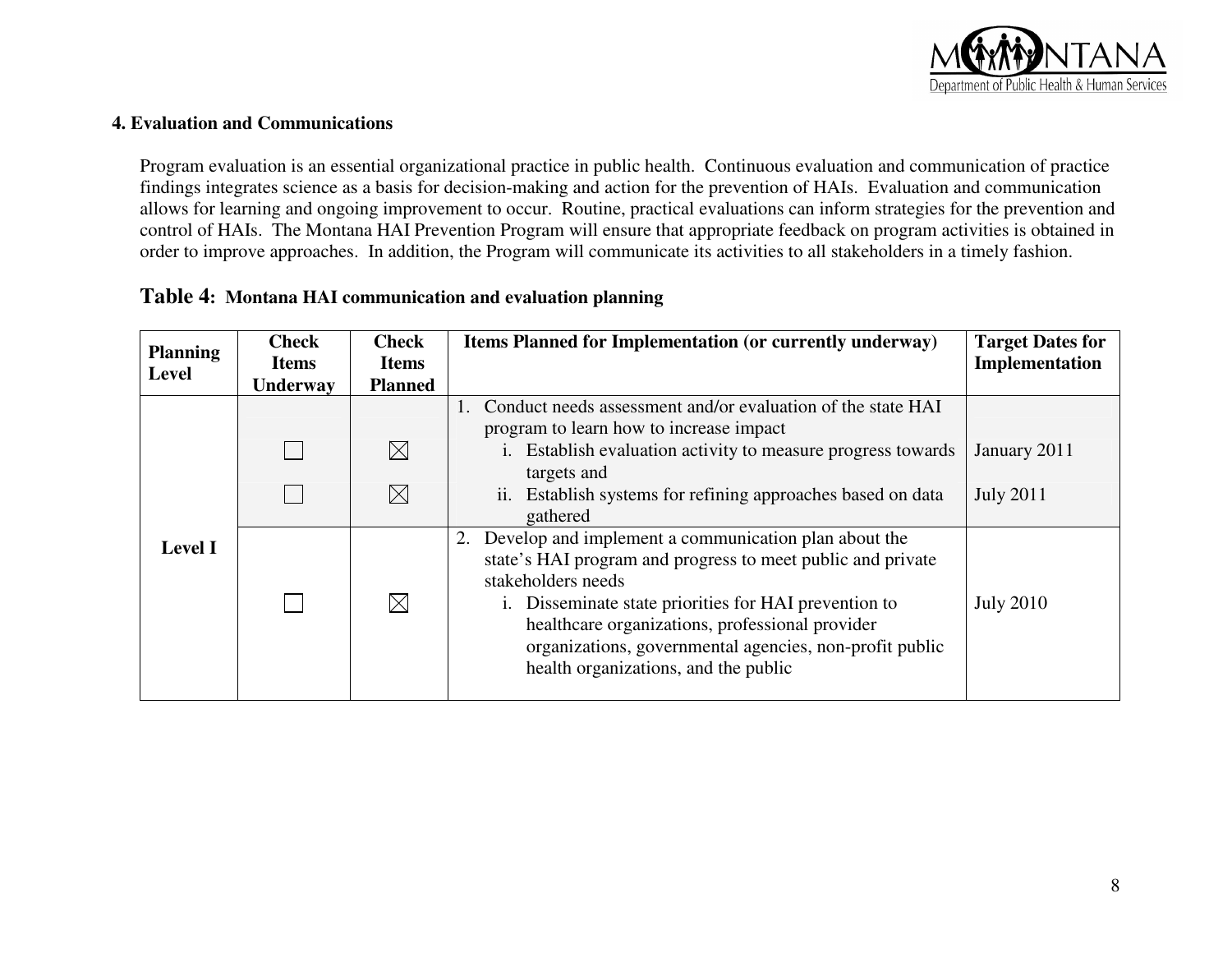

## **Appendix 1.**

Montana will use metrics and 5-year prevention targets as developed by the HHS Action plan to guide its HAI prevention activities. These metrics and prevention targets were developed by representatives from various federal agencies, the Healthcare Infection Control Practices Advisory Committee (HICPAC), professional and scientific organizations, researchers, and other stakeholders. The group of experts was charged with identifying potential targets and metrics for six categories of healthcare-associated infections and Montana will use two of these as highlighted below:

- Central Line-associated Bloodstream Infections (CLABSI)
- $\bullet$ *Clostridium difficile* **Infections (CDI)**
- •**Catheter-associated Urinary Tract Infections (CAUTI)**
- $\bullet$ Methicillin-resistant Staphylococcus aureus (MRSA) Infections
- •Surgical Site Infections (SSI)
- Ventilator-associated Pneumonia (VAP)

Below is a table of the revised metrics described in the HHS Action plan. Please select items or add additional items for state planning efforts.

| <b>Metric</b><br>Label                            | <b>Original HAI</b><br><b>Number and Elimination Metric</b>   | <b>HAI Comparison</b><br>Metric     | <b>Measurement</b><br><b>System</b>                  | <b>National Baseline</b><br><b>Established</b><br><b>(State Baselines</b><br>Established) | National 5-Year Prevention Coordinator of Is the metric<br><b>Target</b>                                | <b>Measurement</b><br>System | <b>NQF</b><br>endorsed?  |
|---------------------------------------------------|---------------------------------------------------------------|-------------------------------------|------------------------------------------------------|-------------------------------------------------------------------------------------------|---------------------------------------------------------------------------------------------------------|------------------------------|--------------------------|
| 1. CLABSI 1                                       | CLABSIs per 1000<br>device days by ICU<br>and other locations | <b>CLABSI SIR</b>                   | <b>CDC NHSN</b><br>Device-Associated<br>Module       | 2006-2008<br>(proposed 2009, in<br>consultation with states)                              | Reduce the CLABSI SIR by at CDC<br>lleast 50% from baseline or to<br>zero in ICU and other<br>locations |                              | Yes                      |
| $2.$ CLIP 1<br>(formerly<br>CLABSI <sub>4</sub> ) | Central line bundle<br>compliance                             | <b>CLIP Adherence</b><br>percentage | CDC NHSN CLIP in 2009<br>Device-Associated<br>Module | (proposed 2009, in<br>consultation with states)                                           | 100% adherence with central<br>lline bundle                                                             | <b>CDC</b>                   | $\mathsf{Yes}^\intercal$ |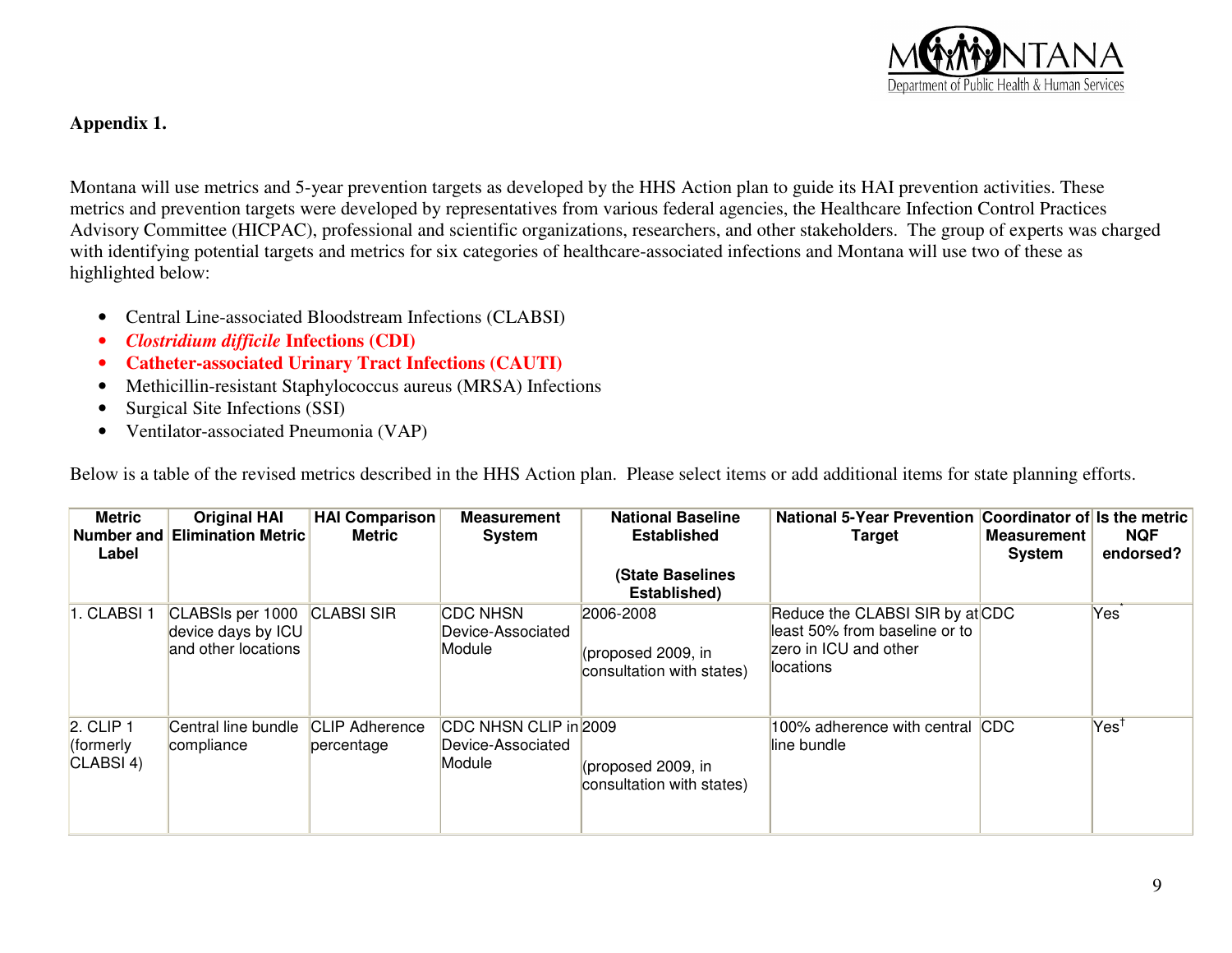

| <b>Metric</b><br>Label | <b>Original HAI</b><br><b>Number and Elimination Metric</b>                                                                                           | <b>HAI Comparison</b><br><b>Metric</b>                                         | <b>Measurement</b><br><b>System</b>                                    | <b>National Baseline</b><br><b>Established</b>                                                                  | National 5-Year Prevention Coordinator of Is the metric<br><b>Target</b>                                                                    | <b>Measurement</b><br>System | <b>NQF</b><br>endorsed? |
|------------------------|-------------------------------------------------------------------------------------------------------------------------------------------------------|--------------------------------------------------------------------------------|------------------------------------------------------------------------|-----------------------------------------------------------------------------------------------------------------|---------------------------------------------------------------------------------------------------------------------------------------------|------------------------------|-------------------------|
|                        |                                                                                                                                                       |                                                                                |                                                                        | <b>(State Baselines</b><br>Established)                                                                         |                                                                                                                                             |                              |                         |
| 3a. C diff 1           | <b>Case rate per</b><br>patient days;<br>administrative/dis<br>charge data for<br><b>ICD-9 CM coded</b><br><b>Clostridium</b><br>difficile Infections | <b>Hospitalizations</b><br>with C. difficile<br>per 1000 patient<br>discharges | <b>Hospital</b><br>discharge data                                      | 2008<br>(proposed 2008, in<br>consultation with states)                                                         | At least 30% reduction in<br>hospitalizations with C.<br>difficile per 1000 patient<br>discharges                                           | <b>AHRQ</b>                  | <b>No</b>               |
| 3b. C diff 2<br>(new)  |                                                                                                                                                       | C. difficile SIR                                                               | <b>CDC NHSN</b><br><b>MDRO/CDAD</b><br>Module LabID <sup>#</sup>       | 2009-2010                                                                                                       | <b>Reduce the facility-wide</b><br>healthcare facility-onset C.<br>difficile LabID event SIR by<br>at least 30% from baseline<br>or to zero | <b>CDC</b>                   | <b>No</b>               |
| 4. CAUTI 2             | # of symptomatic<br><b>UTI per 1,000</b><br>urinary catheter<br>days                                                                                  | <b>CAUTI SIR</b>                                                               | <b>CDC NHSN</b><br><b>Device-Associated locations</b><br><b>Module</b> | 2009 for ICUs and other<br>2009 for other hospital<br>lunits<br>(proposed 2009, in<br>consultation with states) | Reduce the CAUTI SIR by at CDC<br>least 25% from baseline or<br>to zero in ICU and other<br><b>locations</b>                                |                              | Yesî                    |
| 5a. MRSA 1             | Incidence rate<br>(number per<br>100,000 persons) of<br>invasive MRSA<br>infections                                                                   | <b>MRSA</b> Incidence<br>rate                                                  | <b>CDC EIP/ABCs</b>                                                    | 2007-2008<br>(for non-EIP states,<br>MRSA metric to be<br>developed in collaboration<br>with EIP states)        | At least a 50% reduction in<br>incidence of healthcare-<br>associated invasive MRSA<br>infections                                           | CDC                          | <b>No</b>               |